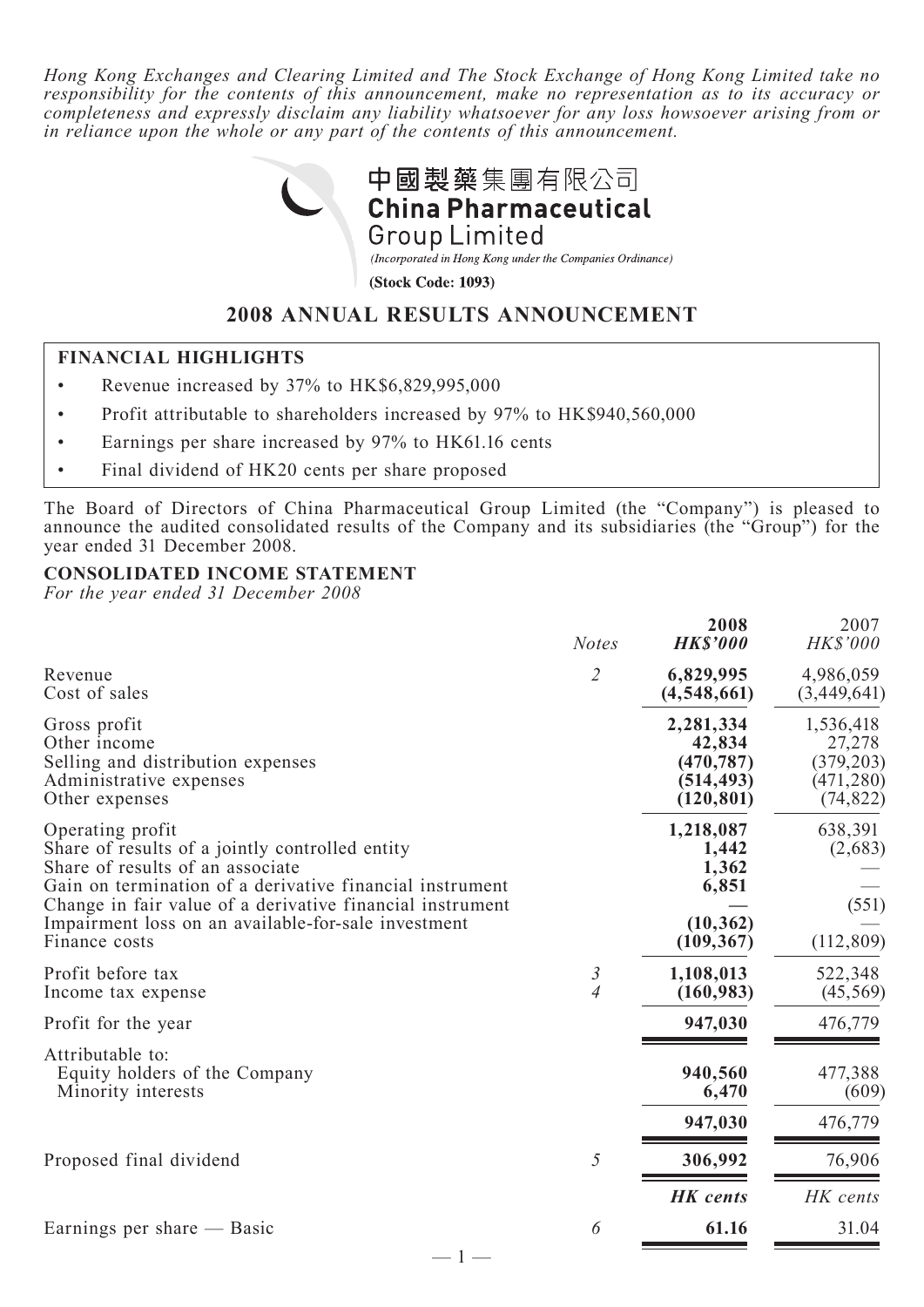# **CONSOLIDATED BALANCE SHEET**

*At 31 December 2008*

|                                                      |                | 2008            | 2007      |
|------------------------------------------------------|----------------|-----------------|-----------|
|                                                      | <b>Notes</b>   | <b>HK\$'000</b> | HK\$'000  |
| <b>Non-current assets</b>                            |                |                 |           |
| Property, plant and equipment                        |                | 3,781,309       | 3,648,284 |
| Prepaid lease payments                               |                | 198,524         | 174,544   |
| Intangible assets                                    |                | 89,333          | 58,876    |
| Goodwill                                             |                | 106,753         | 100,718   |
| Deposit paid for investment in an associate          |                |                 | 21,277    |
| Interest in a jointly controlled entity              |                | 22,941          | 20,146    |
| Available-for-sale investment                        |                | 5,307           |           |
| Pledged bank deposits                                |                | 2,048           | 751       |
|                                                      |                | 4,206,215       | 4,024,596 |
| <b>Current assets</b>                                |                |                 |           |
| Inventories                                          |                | 1,324,711       | 927,867   |
| Trade and other receivables                          | $\mathcal I$   | 908,094         | 768,828   |
| <b>Bills</b> receivables                             | $\overline{7}$ | 297,382         | 281,586   |
| Prepaid lease payments                               |                | 6,149           | 5,384     |
| Tax recoverable                                      |                | 3,246           |           |
| Trade receivables due from a connected company       |                | 23,063          |           |
| Amount due from a jointly controlled entity          |                | 13,484          | 14,392    |
| Bank balances and cash                               |                | 1,121,062       | 436,092   |
|                                                      |                | 3,697,191       | 2,434,149 |
| <b>Current liabilities</b>                           |                |                 |           |
| Trade and other payables                             | 8              | 1,403,365       | 1,127,786 |
| Bills payables                                       | 8              | 253,409         | 169,537   |
| Trade payables due to a related company              |                | 17,711          | 25,820    |
| Amounts due to related companies                     |                | 14,375          | 14,978    |
| Tax liabilities                                      |                | 120,216         | 47,103    |
| Bank loans                                           |                | 568,636         | 976,043   |
| Loans from a related company/an intermediate holding |                |                 |           |
| company                                              |                | 8,382           | 9,404     |
| Derivative financial instrument                      |                |                 | 551       |
|                                                      |                | 2,386,094       | 2,371,222 |
| Net current assets                                   |                | 1,311,097       | 62,927    |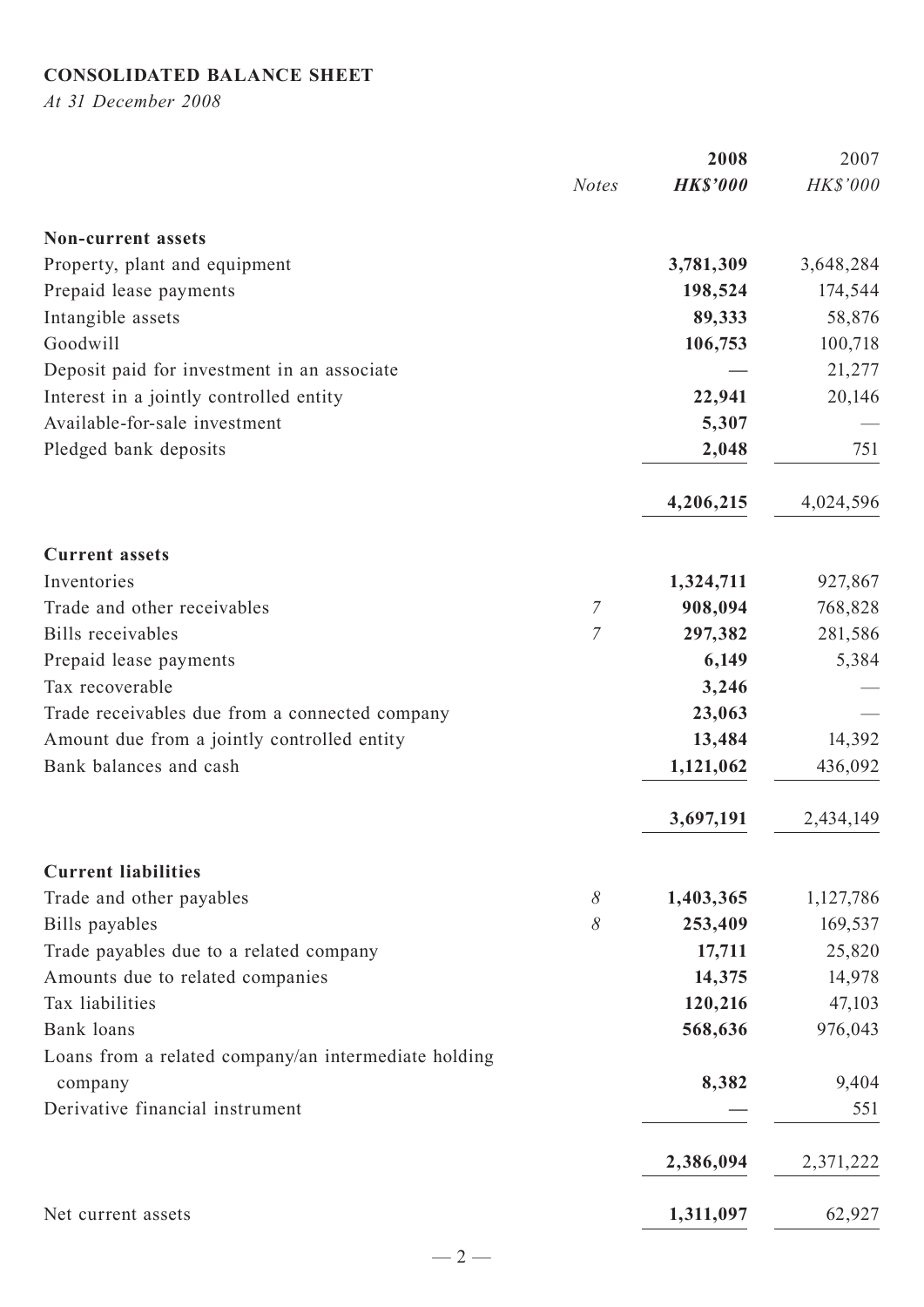| 2008                            | 2007                 |
|---------------------------------|----------------------|
| <b>HK\$'000</b><br><b>Notes</b> | HK\$'000             |
| 5,517,312                       | 4,087,523            |
|                                 |                      |
| 804,991                         | 716,383              |
| 113,636                         |                      |
| 15,490                          |                      |
|                                 | 716,383              |
|                                 |                      |
| 4,583,195                       | 3,371,140            |
|                                 |                      |
| 153,496                         | 153,812              |
| 4,343,882                       | 3,198,486            |
|                                 | 3,352,298            |
| 85,817                          | 18,842               |
| 4,583,195                       | 3,371,140            |
|                                 | 934,117<br>4,497,378 |

*Notes:*

#### **1. Accounting policies**

The consolidated financial statements have been prepared on the historical cost basis except for certain financial instruments, which are measured at fair values.

The consolidated financial statements have been prepared in accordance with Hong Kong Financial Reporting Standards issued by the Hong Kong Institute of Certified Public Accountants. In addition, the consolidated financial statements include applicable disclosures required by the Rules Governing the Listing of Securities on The Stock Exchange of Hong Kong Limited (the "Listing Rules") and the Hong Kong Companies Ordinance.

#### **2. Revenue and segment information**

|                | 2008<br><b>HK\$'000</b> | 2007<br>HK\$'000 |
|----------------|-------------------------|------------------|
| Sale of goods  | 6,819,852               | 4,985,795        |
| Service income | 10,143                  | 264              |
|                | 6,829,995               | 4,986,059        |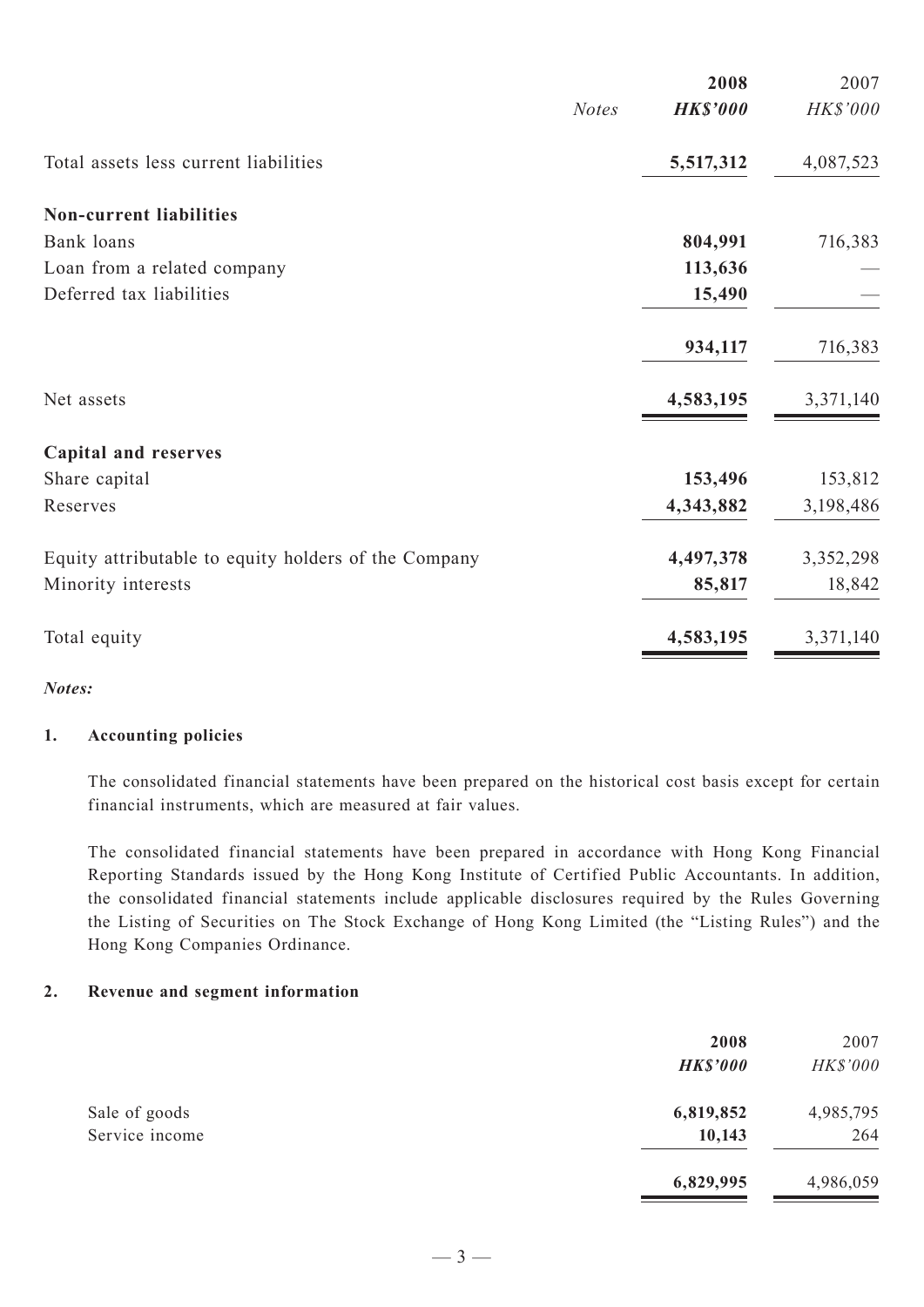#### *Business segments*

The Group reports its primary segment information by products, namely intermediates and bulk drugs (including vitamin C series, penicillin series and cephalosporin series), finished drugs and others. Segment information about these products is presented below:

### **For the year ended 31 December 2008**

|                                                                                                 | <b>Intermediates and Bulk Drugs</b>    |                           |                                                       |                                      |                           |                                 |                                 |
|-------------------------------------------------------------------------------------------------|----------------------------------------|---------------------------|-------------------------------------------------------|--------------------------------------|---------------------------|---------------------------------|---------------------------------|
|                                                                                                 | Vitamin C<br>series<br><b>HK\$'000</b> | series<br><b>HK\$'000</b> | Penicillin Cephalosporin<br>series<br><b>HK\$'000</b> | Finished<br>Drugs<br><b>HK\$'000</b> | Others<br><b>HK\$'000</b> | Eliminations<br><b>HK\$'000</b> | Consolidated<br><b>HK\$'000</b> |
| <b>REVENUE</b>                                                                                  |                                        |                           |                                                       |                                      |                           |                                 |                                 |
| External sales                                                                                  | 2,156,731                              | 1,870,802                 | 736,097                                               | 1,988,677                            | 77,688                    |                                 | 6,829,995                       |
| Inter-segment sales                                                                             | 2,338                                  | 512,696                   | 209,221                                               |                                      | 6,472                     | (730, 727)                      |                                 |
| <b>TOTAL REVENUE</b>                                                                            | 2,159,069                              | 2,383,498                 | 945,318                                               | 1,988,677                            | 84,160                    | (730, 727)                      | 6,829,995                       |
| Inter-segment sales are charged at prevailing market rates.                                     |                                        |                           |                                                       |                                      |                           |                                 |                                 |
| <b>SEGMENT RESULTS</b>                                                                          | 977,500                                | 223,949                   | 1,927                                                 | 124,097                              | (3, 213)                  |                                 | 1,324,260                       |
| Unallocated income                                                                              |                                        |                           |                                                       |                                      |                           |                                 | 6,743                           |
| Unallocated expenses                                                                            |                                        |                           |                                                       |                                      |                           |                                 | (112, 916)                      |
| Operating profit                                                                                |                                        |                           |                                                       |                                      |                           |                                 | 1,218,087                       |
| Share of results of a jointly<br>controlled entity                                              |                                        |                           |                                                       |                                      | 1,442                     |                                 | 1,442                           |
| Share of results of an associate                                                                |                                        |                           | 1,362                                                 |                                      |                           |                                 | 1,362                           |
| Gain on termination of a derivative<br>financial instrument<br>Impairment loss on an available- |                                        |                           |                                                       |                                      |                           |                                 | 6,851                           |
| for-sale investment                                                                             |                                        |                           |                                                       |                                      |                           |                                 | (10, 362)                       |
| Finance costs                                                                                   |                                        |                           |                                                       |                                      |                           |                                 | (109, 367)                      |
| Profit before tax                                                                               |                                        |                           |                                                       |                                      |                           |                                 | 1,108,013                       |
| Income tax expense                                                                              |                                        |                           |                                                       |                                      |                           |                                 | (160, 983)                      |
| Profit for the year                                                                             |                                        |                           |                                                       |                                      |                           |                                 | 947,030                         |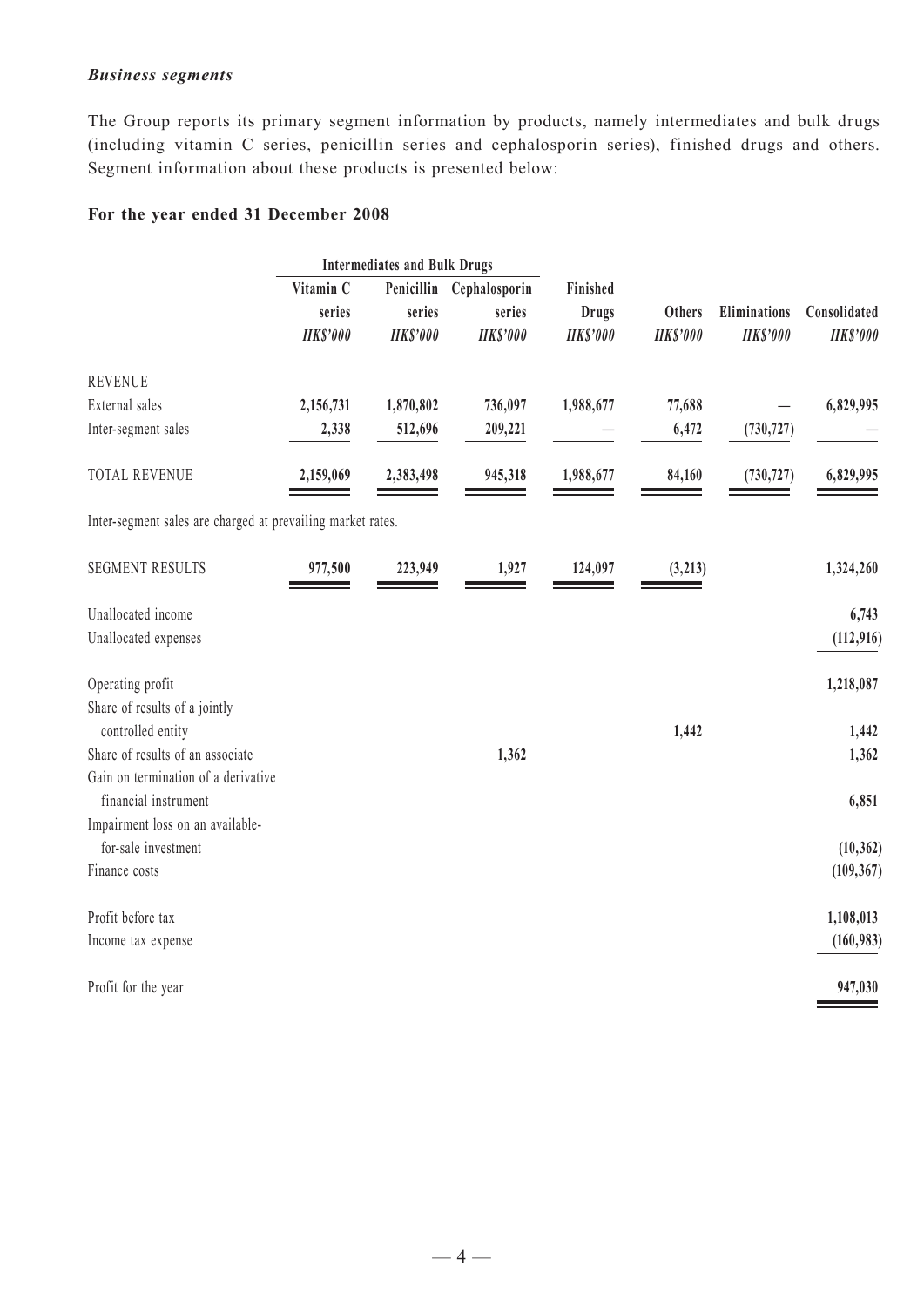### For the year ended 31 December 2007

|                                                             |           | Intermediates and Bulk Drugs |               |           |          |              |              |  |
|-------------------------------------------------------------|-----------|------------------------------|---------------|-----------|----------|--------------|--------------|--|
|                                                             | Vitamin C | Penicillin                   | Cephalosporin | Finished  |          |              |              |  |
|                                                             | series    | series                       | series        | Drugs     | Others   | Eliminations | Consolidated |  |
|                                                             | HK\$'000  | HK\$'000                     | HK\$'000      | HK\$'000  | HK\$'000 | HK\$'000     | HK\$'000     |  |
| <b>REVENUE</b>                                              |           |                              |               |           |          |              |              |  |
| External sales                                              | 1,102,142 | 1,617,030                    | 767,708       | 1,497,734 | 1,445    |              | 4,986,059    |  |
| Inter-segment sales                                         | 803       | 410,999                      | 43,695        |           | 19,069   | (474, 566)   |              |  |
| TOTAL REVENUE                                               | 1,102,945 | 2,028,029                    | 811,403       | 1,497,734 | 20,514   | (474, 566)   | 4,986,059    |  |
| Inter-segment sales are charged at prevailing market rates. |           |                              |               |           |          |              |              |  |
| <b>SEGMENT RESULTS</b>                                      | 252,727   | 396,726                      | 38,261        | (15, 824) | (9, 454) |              | 662,436      |  |
| Unallocated income                                          |           |                              |               |           |          |              | 3,489        |  |
| Unallocated expenses                                        |           |                              |               |           |          |              | (27, 534)    |  |
| Operating profit                                            |           |                              |               |           |          |              | 638,391      |  |
| Share of results of a jointly                               |           |                              |               |           |          |              |              |  |
| controlled entity                                           |           |                              |               |           | (2,683)  |              | (2,683)      |  |
| Change in fair value of a derivative                        |           |                              |               |           |          |              |              |  |
| financial instrument                                        |           |                              |               |           |          |              | (551)        |  |
| Finance costs                                               |           |                              |               |           |          |              | (112, 809)   |  |
| Profit before tax                                           |           |                              |               |           |          |              | 522,348      |  |
| Income tax expense                                          |           |                              |               |           |          |              | (45,569)     |  |
| Profit for the year                                         |           |                              |               |           |          |              | 476,779      |  |

### *Geographical segments*

The following is an analysis of the Group's revenue by geographical market based on geographical location of customers for the year:

|                                            | 2008            | 2007      |
|--------------------------------------------|-----------------|-----------|
|                                            | <b>HK\$'000</b> | HK\$'000  |
| The People's Republic of China (the "PRC") | 4,401,791       | 3,437,359 |
| Asia other than the PRC                    | 1,116,506       | 848,862   |
| Europe                                     | 593,684         | 302,227   |
| Americas                                   | 641,922         | 344,553   |
| Others                                     | 76,092          | 53,058    |
|                                            | 6,829,995       | 4,986,059 |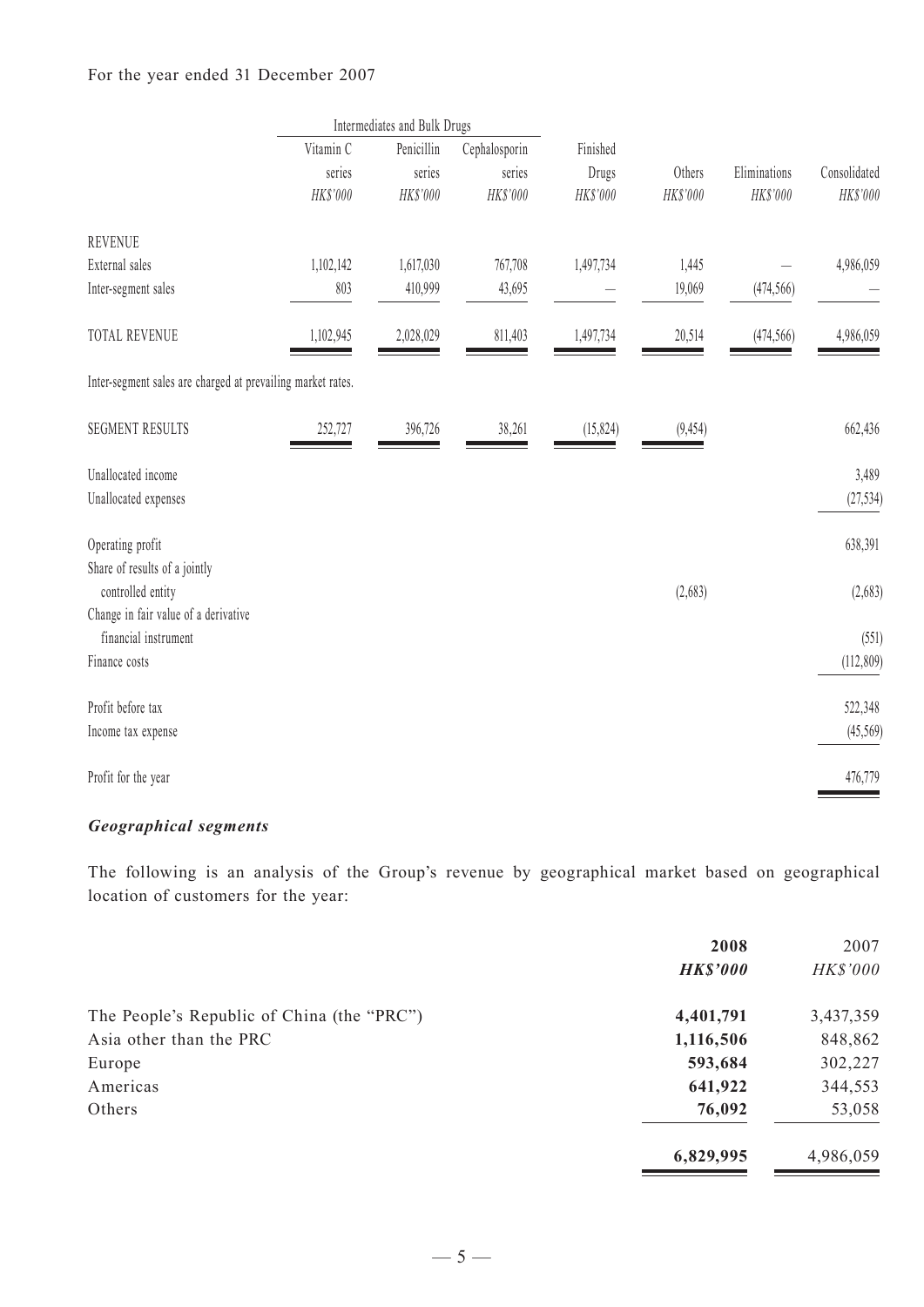### **3. Profit before tax**

|                                                                   | 2008            | 2007      |
|-------------------------------------------------------------------|-----------------|-----------|
|                                                                   | <b>HK\$'000</b> | HK\$'000  |
| Profit before tax has been arrived at after charging (crediting): |                 |           |
| Staff costs, including those of directors                         | 492,117         | 371,906   |
| Contribution to retirement benefit schemes,                       |                 |           |
| including those of directors                                      | 57,819          | 53,570    |
| Total staff costs                                                 | 549,936         | 425,476   |
| Amortisation of intangible assets (included in cost of sales)     | 23,482          | 28,204    |
| Amortisation of prepaid lease payments                            | 5,736           | 5,384     |
| Depreciation of property, plant and equipment                     | 442,018         | 392,795   |
| Total depreciation and amortisation                               | 471,236         | 426,383   |
| Auditor's remuneration                                            | 1,800           | 1,800     |
| Impairment loss on trade receivables                              |                 |           |
| (included in administrative expenses)                             | 2,000           |           |
| Interest income                                                   | (6,743)         | (3,489)   |
| Loss on disposal/write-off of property, plant and equipment       |                 |           |
| (included in other expenses)                                      | 66,045          | 48,549    |
| Net foreign exchange losses                                       | 25,964          | 10,574    |
| Research and development expenses (included in other expenses)    | 43,674          | 17,275    |
| Income tax expense                                                |                 |           |
|                                                                   | 2008            | 2007      |
|                                                                   | <b>HK\$'000</b> | HK\$'000  |
| The tax charge comprises:                                         |                 |           |
| PRC Enterprise Income Tax                                         |                 |           |
| - Current year                                                    | 165,831         | 60,169    |
| - (Over)underprovision in prior years                             | (449)           | 148       |
| - Tax credits/refunds                                             | (19, 889)       | (14, 748) |
|                                                                   | 145,493         | 45,569    |
| Deferred taxation                                                 | 15,490          |           |
|                                                                   | 160,983         | 45,569    |

No Hong Kong Profits Tax is payable by the Company nor its subsidiaries incorporated in Hong Kong since they either had no assessable profits or incurred tax losses for both years. Taxation arising in other jurisdictions is calculated at the rate prevailing in the relevant jurisdiction.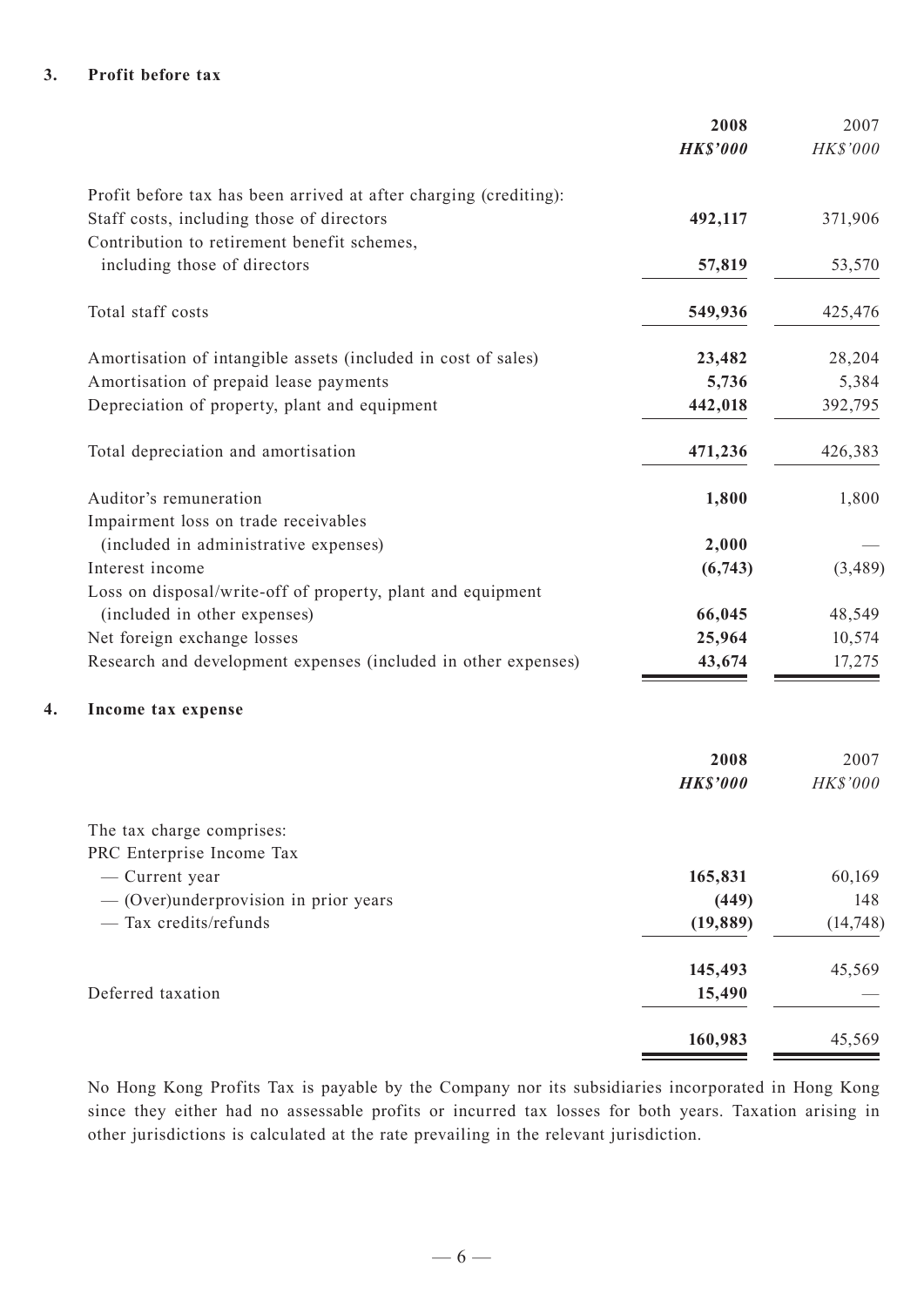Pursuant to the relevant laws and regulations in the PRC, certain subsidiaries of the Company are entitled to exemption and relief from PRC Enterprise Income Tax starting from their first profit-making years. In addition, pursuant to approvals granted by the relevant tax authority, certain subsidiaries of the Company were granted tax credits/refunds, which were mainly derived from the following activities:

- a. Tax refunds were received on the basis that certain subsidiaries of the Company in the PRC have, instead of making distributions to its foreign shareholders, re-invested certain distributable reserves as capital contributions to certain PRC subsidiaries set up in previous years.
- b. Tax credits resulted from the purchase of plant and equipment manufactured in the PRC by certain subsidiaries of the Company in the PRC. The tax credits are calculated with reference to 40% of the cost of the qualifying plant and equipment approved by the relevant tax authority. Such credits can be used to offset against current and future tax charges of the relevant subsidiaries, subject to certain conditions as specified in each approval document from the relevant tax authority.

The tax charge for both years represents income tax provision which has taken into account of the above-mentioned tax incentives.

On 16 March 2007, the PRC promulgated the Law of the PRC (the "New Law") by Order No. 63 of the President of the PRC. On 6 December 2007, the State Council of the PRC issued Implementation Regulations of the New Law. In accordance with the New Law and Implementation Regulations, the tax rate of certain subsidiaries has changed to 25% starting from 1 January 2008. Those subsidiaries which are under the tax exemption and relief as mentioned above will continue to be entitled to the exemption and relief from PRC Enterprise Income Tax based on the new tax rate of 25% or the concessionary tax rate in the relevant special zone in the PRC during the concessionary period ending in 2010.

During the current year, pursuant to the approvals by the relevant tax authorities, certain subsidiaries of the Company are qualified as advanced technology enterprises in Hebei Province, the PRC for a period of 3 years from 2008 to 2010. The applicable tax rate for these enterprises during this period is 15%.

Starting from 1 January 2008 onwards, the New Law requires withholding tax upon the distribution of undistributed retained profits earned by the PRC subsidiaries to the shareholders. Deferred taxation of HK\$15,490,000 (2007: Nil) has been provided for the current year in the consolidated financial statements in respect of the temporary differences attributable to such profits.

At the balance sheet date, the Group had unused tax losses of HK\$107,890,000 (2007: HK\$141,440,000) available for offset against future profits. No deferred tax asset has been recognised in respect of such losses due to the unpredictability of future profit streams. Most of the unrecognised tax losses will expire in various dates up to 2013.

There was no other significant unprovided deferred tax for the year or at the balance sheet date.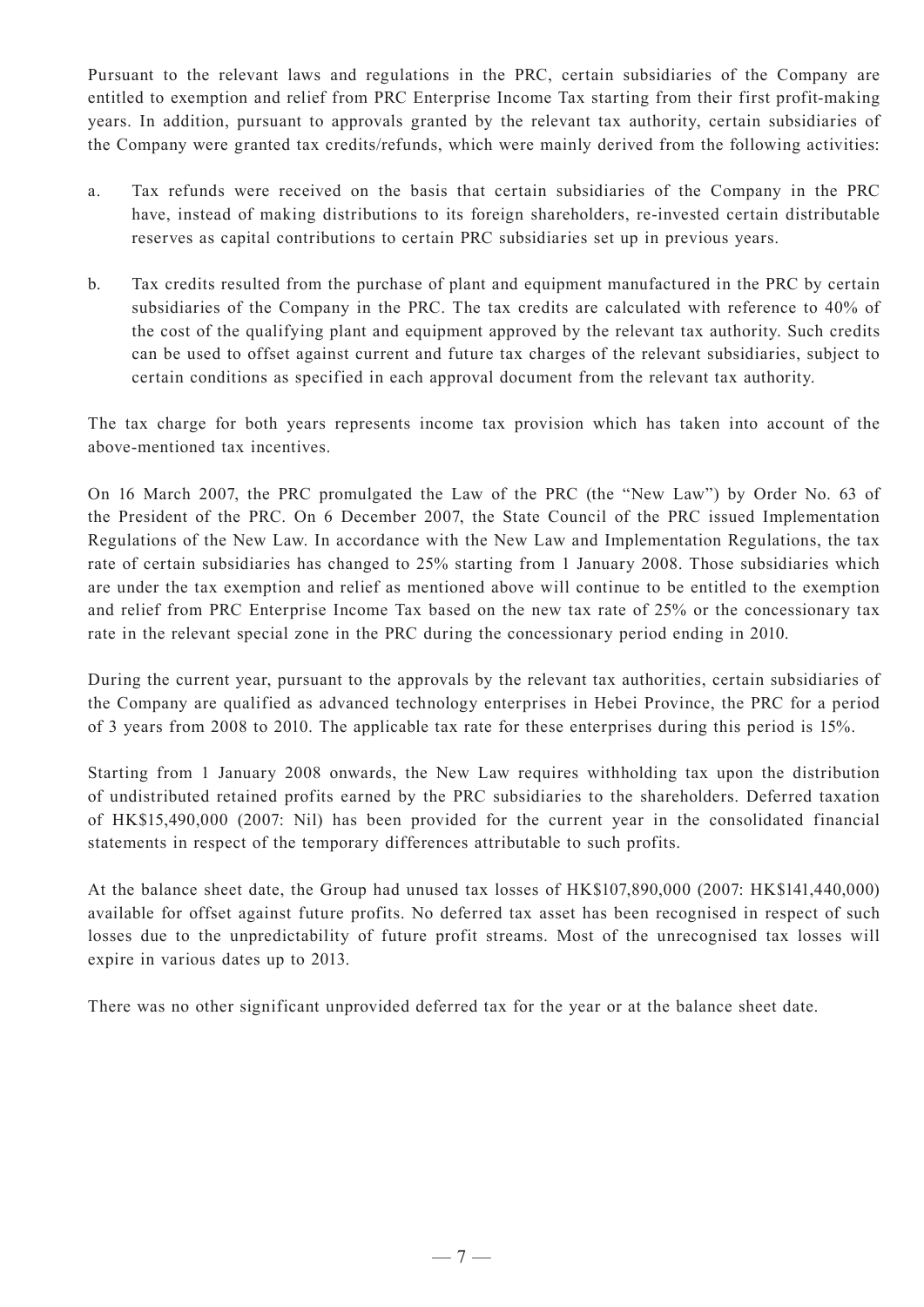### **5. Dividend**

The Board of Directors recommends the payment of a final dividend of HK20 cents per share for the year ended 31 December 2008 (2007: HK5 cents), representing a distribution of HK\$306,992,000 (2007: HK\$76,906,000). Subject to shareholders' approval of the final dividend at the annual general meeting on 29 May 2009, payment of the final dividend will be made on 16 June 2009 to shareholders whose names appear on the register of members of the Company on 29 May 2009. This proposed dividend is not recognised as a liability in these financial statements. The final dividend for the year 2007 paid by the Company during the year, amounting to HK\$76,906,000, is reflected in the current year financial statements.

The register of members of the Company will be closed from Monday, 25 May 2009 to Friday, 29 May 2009, both dates inclusive, during which period no transfer of shares will be effected. In order to qualify for the entitlement of the final dividend, all transfer forms accompanied by the relevant share certificates must be lodged with the Company's share registrar, Tricor Secretaries Limited, at 26th Floor, Tesbury Centre, 28 Queen's Road East, Hong Kong, for registration not later than 4:30 p.m. on Friday, 22 May 2009.

#### **6. Earnings per share**

The calculation of the basic earnings per share attributable to the equity holders of the Company for the year ended 31 December 2008 is based on the profit for the year of HK\$940,560,000 (2007: HK\$477,388,000) and the 1,537,782,278 weighted average number of ordinary shares (2007: 1,538,124,661 shares in issue) during the year.

No diluted earnings per share is presented for the years ended 31 December 2007 and 2008 as there were no potential ordinary shares in issue during both years.

#### **7. Trade and other receivables/Bills receivables**

|                                    | 2008<br><b>HK\$'000</b> | 2007<br>HK\$'000 |
|------------------------------------|-------------------------|------------------|
| Trade receivables                  | 716,367                 | 674,922          |
| Less: allowance for doubtful debts | (6, 012)                | (7,009)          |
|                                    | 710,355                 | 667,913          |
| Bills receivables                  | 297,382                 | 281,586          |
|                                    | 1,007,737               | 949,499          |
| Other receivables                  | 197,739                 | 100,915          |
|                                    | 1,205,476               | 1,050,414        |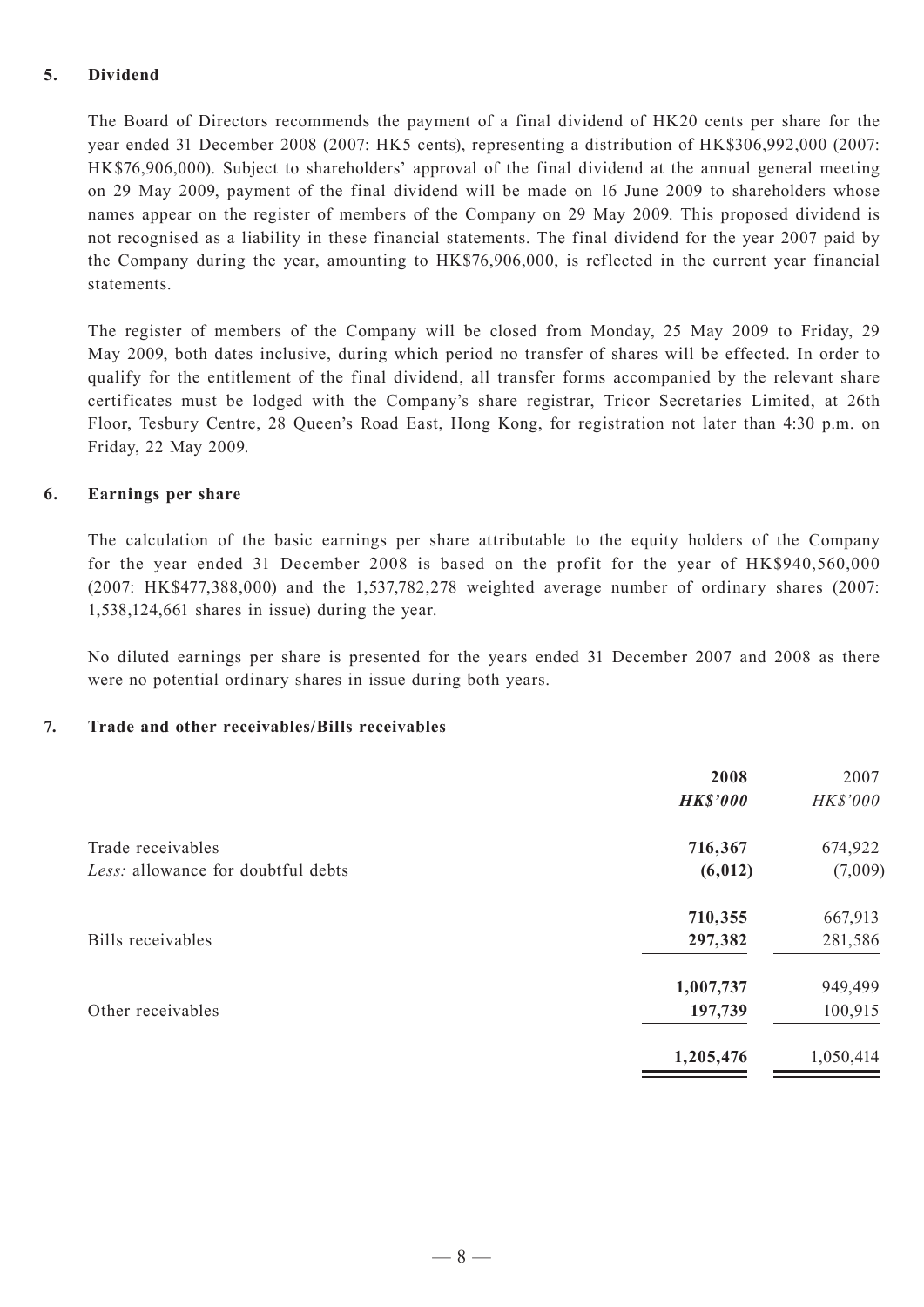The Group allows a general credit period of up to 90 days to its trade customers. The following is an aged analysis of trade receivables (net of allowance for doubtful debts) and bills receivables at the balance sheet date:

|                                               | 2008<br><b>HK\$'000</b> | 2007<br>HK\$'000 |
|-----------------------------------------------|-------------------------|------------------|
| 0 to 90 days                                  | 963,307                 | 917,351          |
| 91 to 180 days                                | 41,837                  | 30,534           |
| 181 to 365 days                               | 2,593                   | 1,614            |
|                                               | 1,007,737               | 949,499          |
| 8.<br>Trade and other payables/Bills payables |                         |                  |
|                                               | 2008                    | 2007             |
|                                               | <b>HK\$'000</b>         | HK\$'000         |
| Trade payables                                | 638,593                 | 479,686          |
| Bills payables                                | 253,409                 | 169,537          |
|                                               | 892,002                 | 649,223          |
| Other payables                                | 764,772                 | 648,100          |
|                                               | 1,656,774               | 1,297,323        |

The following is an aged analysis of trade and bills payables at the balance sheet date:

|                    | 2008<br><b>HK\$'000</b> | 2007<br>HK\$'000 |
|--------------------|-------------------------|------------------|
| $0$ to 90 days     | 745,560                 | 595,033          |
| 91 to 180 days     | 46,094                  | 29,572           |
| 181 to 365 days    | 37,208                  | 11,194           |
| More than 365 days | 63,140                  | 13,424           |
|                    | 892,002                 | 649,223          |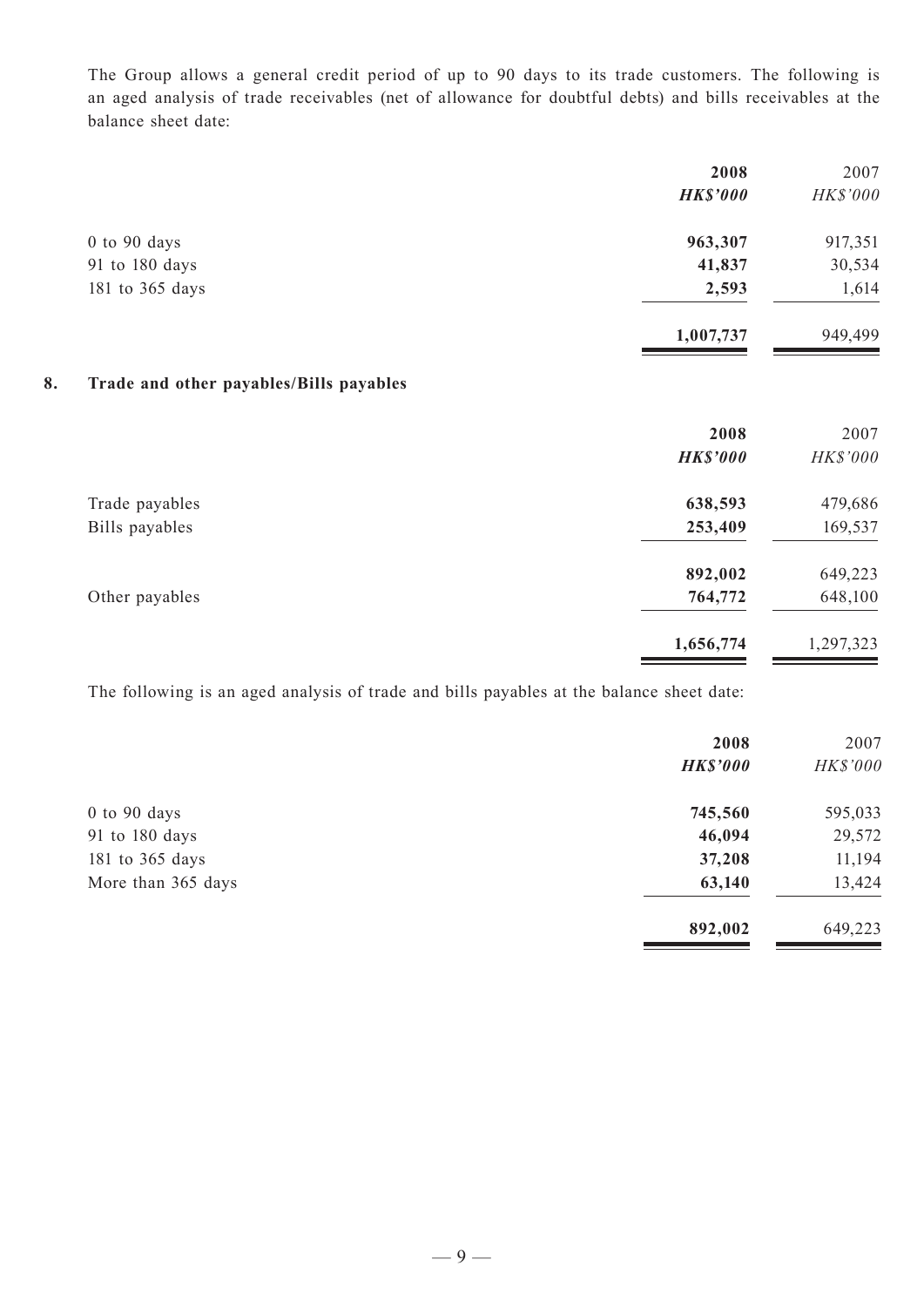## **BUSINESS REVIEW AND OUTLOOK**

### **Results**

Driven by the significant increase in the gross profit margin of the vitamin C business and the strong growth of the finished drug business, the Group reported an encouraging result for the year 2008. Revenue and profit attributable to shareholders for the year ended 31 December 2008 reached HK\$6,830 million and HK\$941 million, representing an increase of 37% and 97% respectively as compared to last year, the highest since our listing.

### **Vitamin C Series**

Product prices maintained an upward trend amid a tight market supply during the year. In 2008, the average selling price of vitamin C increased to US\$8.84 per kg, which was significantly higher than US\$4.60 of the previous year. Revenue for the year reached HK\$2,157 million, representing an increase of 96% over previous year. Gross profit margin significantly increased from 38.0% in 2007 to 57.3% in the current year.

After years of market competition, manufacturers in the PRC have successfully established a dominant position in the global vitamin C market, with considerably stronger pricing power. As the industry leader, the Group not only possesses the world's largest production capacity, but also the competitive edge in the areas of technology, production cost, product range and customer network. The Group was granted the GMP certificate from Germany during the year, thereby becoming the only PRC vitamin C manufacturer that can enter the high-end pharmaceutical market in the European Union. This not only provides the Group with the opportunities for business expansion, but also further improves the profitability of this business segment.

The increase in market supply is expected to be limited in 2009. Product prices should be able to stay at high level will average selling price significantly higher than previous year. In order to cement customer relationship and ensure profitability, the Group has entered into long-term sales contracts for 2009 with certain customers.

#### **Penicillin Series**

In 2008, the demand for penicillin intermediate and bulk drug products continued to grow. Product prices rose sharply in the second quarter amid tightened market supply as the production of certain manufacturers in the PRC was affected by the environmental protection concern. However, with the outbreak of the financial turmoil in the second half of the year, some overseas customers took measures to reduce their inventory. As a result, overall sales slowed down and product prices declined.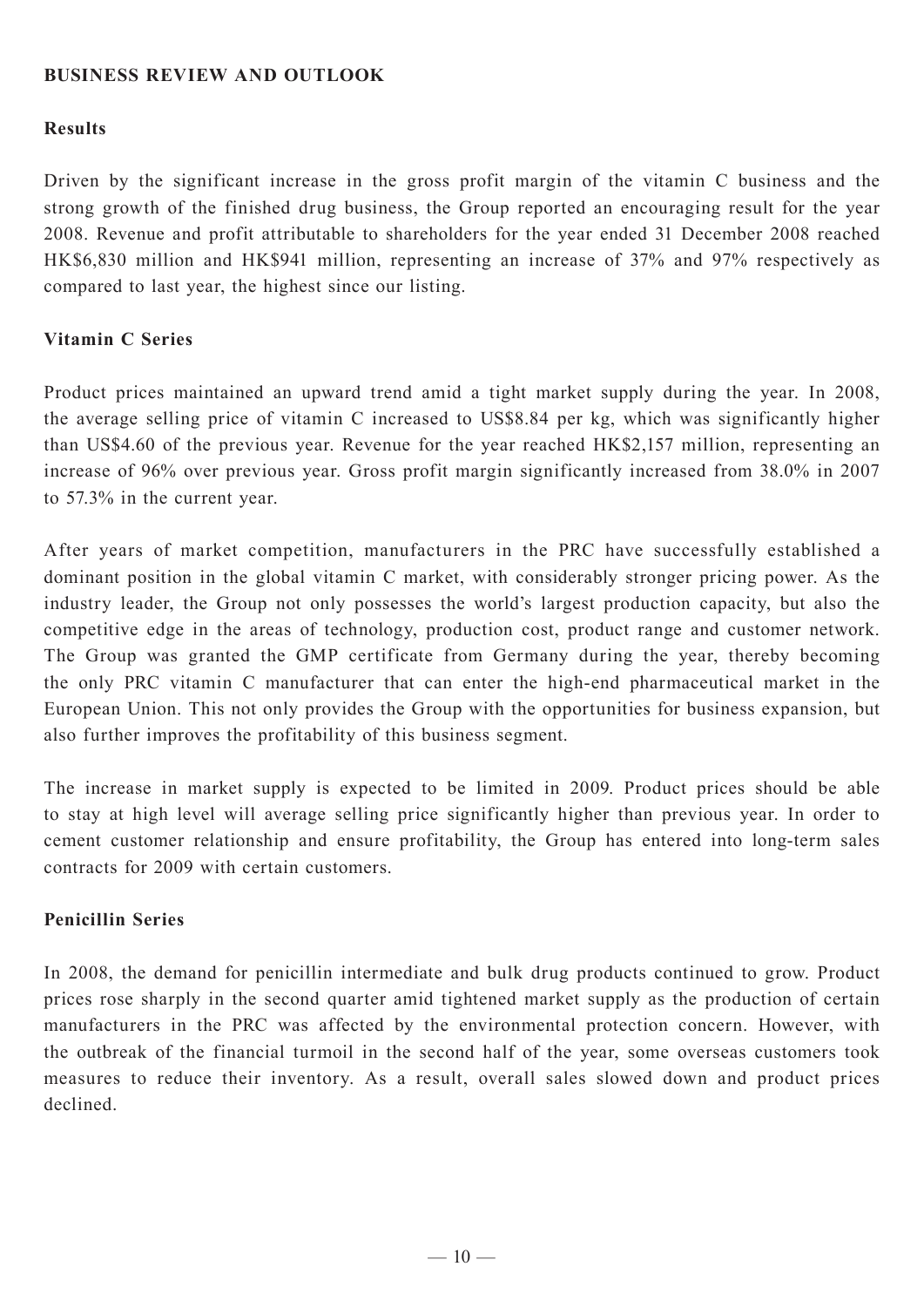The environmental protection facilities of the Group are up to standard and our production was unaffected by the environmental protection concern. Moreover, the production capacity of the Group's production base in Inner Mongolia has expanded last year and which enabled our market share to increase further during the year. Total sales volume of this series for the year increased by 36% with revenue growing by 16% to HK\$1,871 million as compared to previous year. Gross profit margin decreased from 37.5% in 2007 to 23.3% in the current year.

Abundant market supply and capacity expansion of certain manufacturer are expected to continue to exert pressure on the selling price. Under this market environment, the Group will strengthen its control over production cost and actively explore overseas markets. During the year, the Group was granted the Certificate of Suitability for its amoxicillin bulk drug by the European Directorate for the Quality of Medicines & Healthcare. This greatly enhances the Group's competitiveness in overseas markets.

## **Cephalosporin Series**

In 2008, the demand for cephalosporin intermediate and bulk drug products remained stable, but product prices were at low level due to excessive production capacity. Revenue for the year was HK\$736 million, roughly the same as previous year. Gross profit margin decreased from 16.2% in 2007 to 9.6% in the current year.

In addition to strengthening the control of production cost, the Group will accelerate the development of new products. It is expected a number of cephalosporin bulk drug products will be launched in 2009. One of the workshops under construction for the new products will be applied for the U.S. Food and Drug Administration ("FDA") accreditation and it is expected that the FDA accreditation on-site inspection will take place in 2009.

## **Finished Drugs**

The expanding medical insurance system and vast investment in the establishment of medical infrastructure in the PRC have made medical services more accessible to people residing in rural and urban areas, which directly drives growth in the demand for pharmaceutical products. The Group grasped the opportunities under this favourable market environment and actively expanded its market coverage. Revenue for the year reached HK\$1,989 million, representing an increase of 33% over previous year. Among the major products, the revenue of amoxicillin capsules, ceftriaxone sodium for injection and penicillin sodium for injection increased by 32% to HK\$831 million as compared to previous year. Gross profit margin of this business segment slightly increased from 25.7% in 2007 to 26.7% in the current year.

The opinions of the reform of the medical and healthcare system in the PRC has just been released while the government has been increasing its investment in the medical and healthcare system. As a major finished drug manufacturer in the PRC with a strong distribution network across urban and rural areas, the Group will benefit directly from the rapid growth of the PRC pharmaceutical market.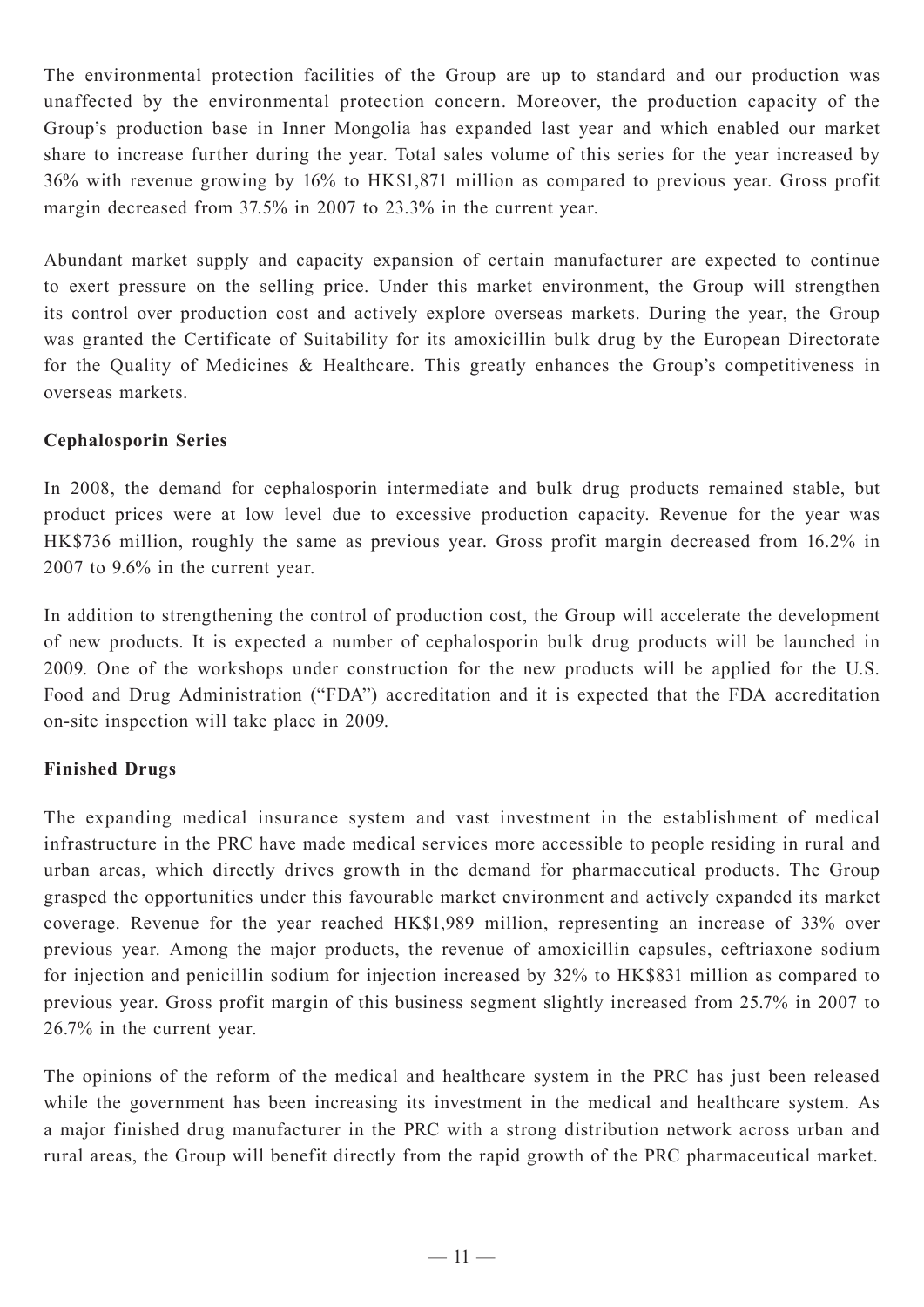In order to achieve rapid growth in the finished drug business, apart from further expanding its sales force and stepping up end-users marketing efforts, the Group will also expedite the development of new products. Currently, 19 new products of different specifications of the Group have obtained the approval of the State Food and Drug Administration ("SFDA") of the PRC and ready to be launched in 2009, while 36 other products being under review by the SFDA, 6 others undergoing clinical trials and 49 others in the stage of research and development. These product development projects include products for the treatment of cardio-cerebrovascular diseases, type II diabetes, anti-tumor and antibiotics.

Acquisition costs would be lowered under the current economic turmoil. The Group will actively explore suitable acquisition opportunities with a view to expanding its product portfolio and product types. The Group would focus on acquisitions that will supplement finished drugs and new drugs that it lacks, adding growth potential to this business segment.

The finished drug business of the Group has an enormous growth potential. With the aim of developing the finished drug products into the leading business segment of the Group and further establishing as the leader in the PRC finished drug market, we will endeavour to re-position the sales and marketing strategies in 2009 to ensure this business to become the main growth driver.

## **FINANCIAL REVIEW**

## **Liquidity and financial position**

In 2008, the Group's operating activities generated a net cash inflow of HK\$1,516,293,000. Capital expenditure in relation to the addition of production facilities amounted to HK\$350,473,000. The Group's current ratio improved from 1.0 a year earlier to 1.5 as at 31 December 2008. Debtor turnover period (ratio of the total balance of trade receivables and bills receivables to sales, inclusive of value added tax for sales in the PRC) shortened from 62 days in the previous year to 49 days in the current year. Owing to a slowdown in sales of penicillin products, inventory turnover period (ratio of inventories balance to cost of sales) increased from 98 days in the previous year to 106 days in the current year.

The Group's financial position remained strong. As at 31 December 2008, bank balances and cash amounted to HK\$1,123,110,000 and total borrowings amounted to HK\$1,495,645,000 (comprising bank loans of HK\$1,373,627,000 and loans from a related company of HK\$122,018,000). Out of the total borrowings, HK\$577,018,000 will be repayable within one year and the remaining HK\$918,627,000 repayable between two to three years. Net gearing ratio (calculated on the basis of the Group's total borrowings net of bank balances and cash over shareholders' equity at the balance sheet date) decreased from 38% a year earlier to 8% as at 31 December 2008.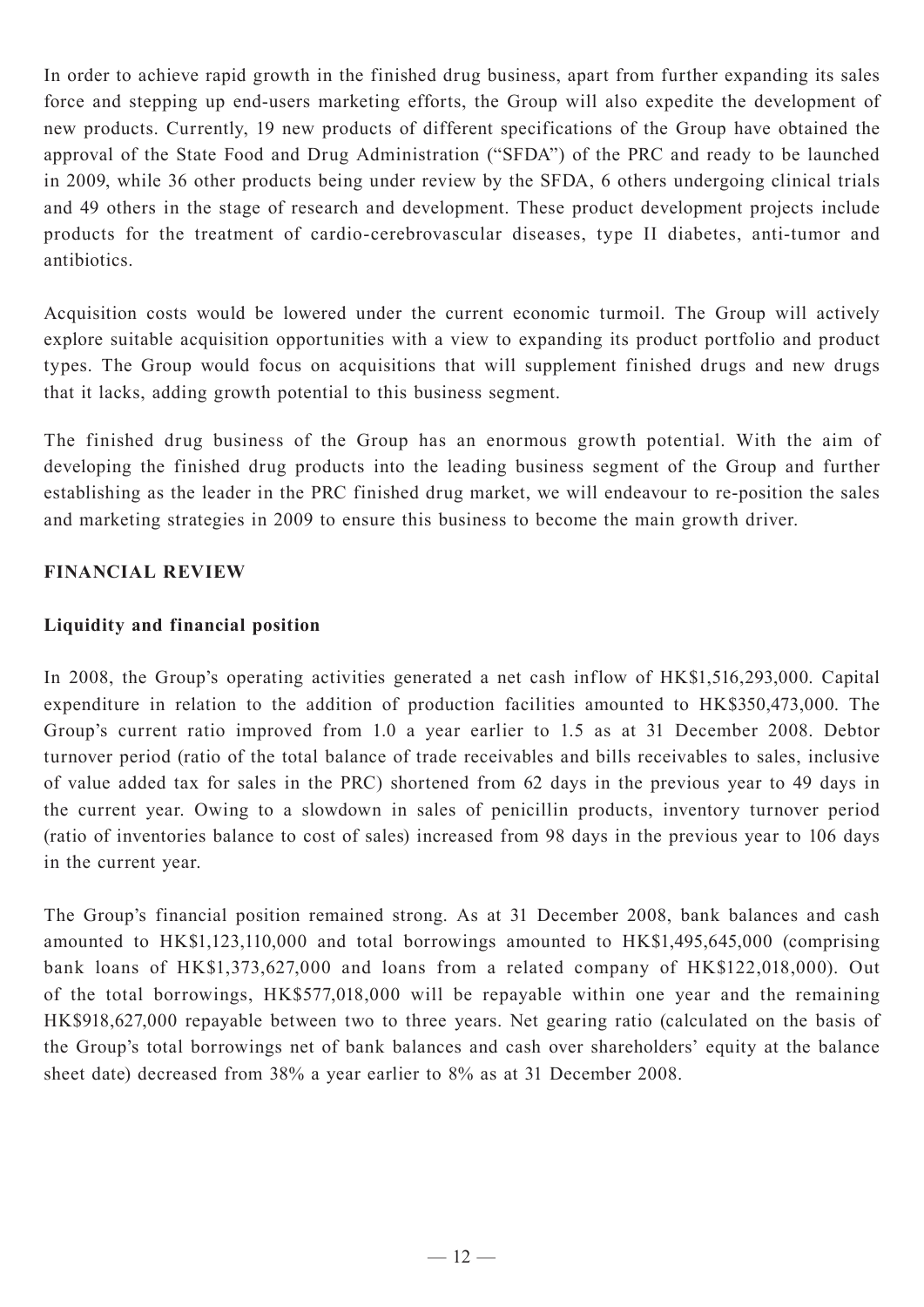42% of the Group's borrowings are denominated in Hong Kong dollars or US dollars and the remaining 58% in Renminbi. The Group's revenues are denominated mainly either in Renminbi or in US dollars. The Group believed that its exposure to foreign currency risks is not significant, but we will monitor closely the currency movement.

## **Pledge of assets**

As at 31 December 2008, bank deposits of HK\$2,048,000 (2007: HK\$751,000) were pledged to banks as security for the issuance of letters of credit.

## **Contingent liabilities**

As disclosed in the press announcement of the Company dated 22 February 2005, the Company and one of its subsidiaries were named as, among others, defendants in a number of antitrust complaints filed in the United States. Up to the date of this announcement, four antitrust complaints have been served on the Company and three antitrust complaints have been served on the subsidiary.

The directors and management of the Company intend to contest the claims set out in the antitrust complaints vigorously. The Group has appointed legal advisers to advise them in the legal proceedings and the outcome of the antitrust complaints cannot be reliably estimated with reasonable certainty at this stage.

Further information on the antitrust complaints is set out in the notes to the accounts in the 2008 Annual Report.

### **EMPLOYEES**

As at 31 December 2008, the Group had about 9,890 employees, the majority of them were employed in the PRC. The Group will continue to offer competitive remuneration packages, discretionary share options and bonuses to staff based on the performance of the Group and the individual employee.

### **CORPORATE GOVERNANCE**

The Company has complied with the code provisions in the Code on Corporate Governance Practices (the "Code") contained in Appendix 14 of the Listing Rules throughout the year ended 31 December 2008 with certain deviation as set out below.

Code provision A.2.1 stipulates that the roles of the chairman and chief executive officer should be separate and should not be performed by the same individual. Mr. Cai Dongchen, the Company's Chairman, has also assumed the role as the chief executive officer of the Company. The Company believes that vesting both roles in Mr. Cai will allow for more effective planning and execution of business strategies. As all major decisions are made in consultation with members of the Board, the Company believes that there is adequate balance of power and authority in place.